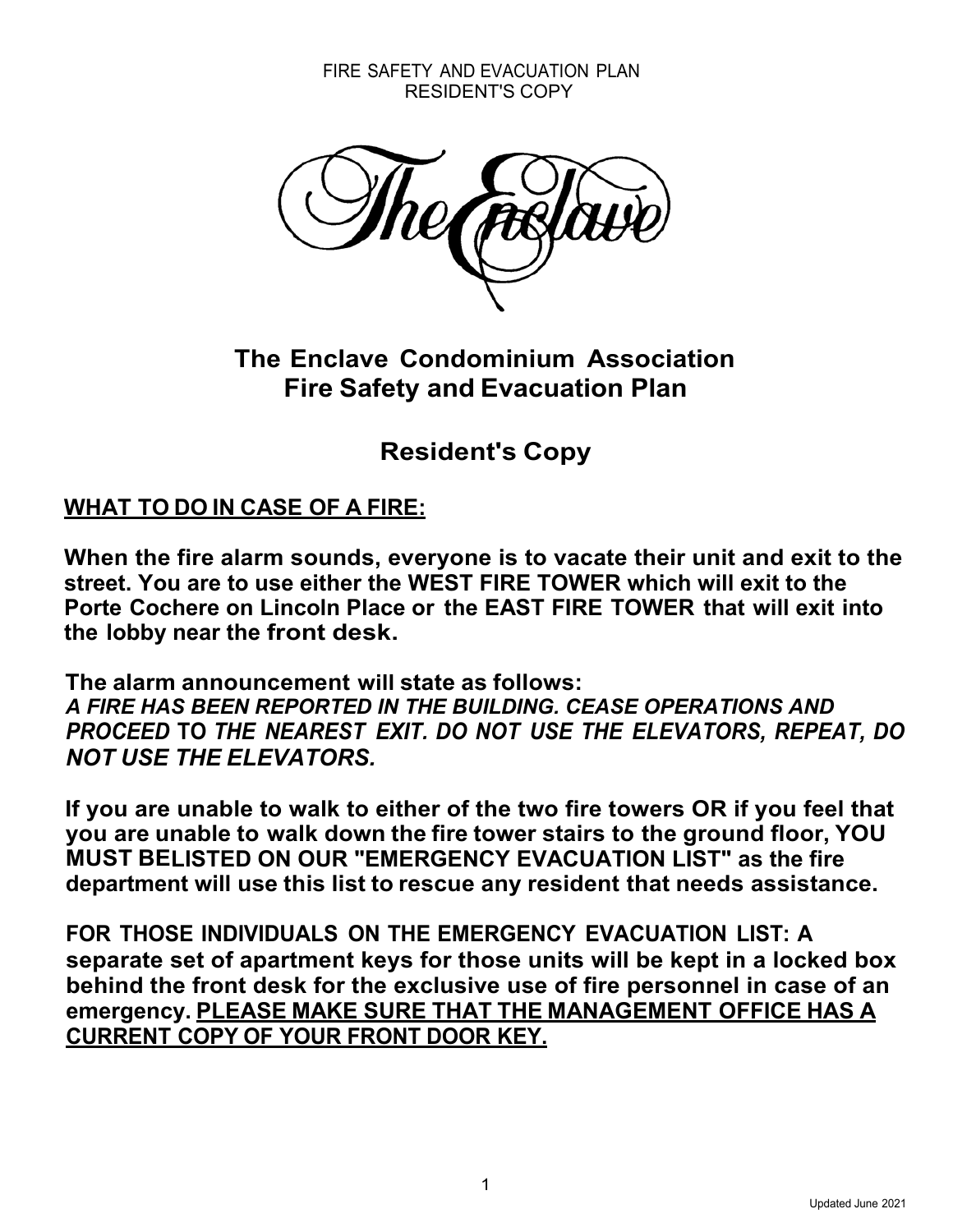**IF YOU ARE UNABLE TO WALK TO THE FIRE TOWER, you must advise the management office. We will note this information on the Emergency Evacuation List. In the event of an emergency, fire personnel will proceed to your unit, openyour door and escort you to safety.**

**IF YOU ARE UNABLE TO WALK DOWN THE FIRE TOWER STAIRS TO GROUND LEVEL, you must advise the management office. We will note this information onthe Emergency Evacuation List. YOU ARE TO WALK TO THE FIRETOWER ON YOUR FLOOR and wait on the platform for fire personnel to escort you to safety.**

**If you have mobility issues, use a wheelchair, walker, are hearing impaired, have a heart condition, use oxygen or feel it would be difficult to make it to street levelfrom your floor, you should be on this list. If you have small children and would need assistance during an emergency, youshould also be on this list**

**If you are not disabled and are not listed on our Emergency Evacuation List, youMUST VACATE your unit and walk to ground level using the fire towers to vacate the building. DO NOT remain in your apartment. Leave your apartment with the door CLOSED AND UNLOCKED.**

**DO NOT USE THE ELEVATORS AT THIS TIME. YOU MUST USE THE FIRE TOWERS.**

**PLEASE DO NOT CALL THE FRONT DESK ASKING FOR THE STATUS OF AN ALARM. Front desk personnel are told by the fire department not to answer fire alarm questions over the phone or at the desk. Once a fire alarm sounds, the firedepartment is in charge to investigate the situation and ultimately call the "all clear'' sign. The fire department does not want Enclave Employees to provide what could be wrong information in an emergency situation.**

**Per the Atlantic City Fire Department, ALL alarms are presumed to be valid. You must evacuate the building.**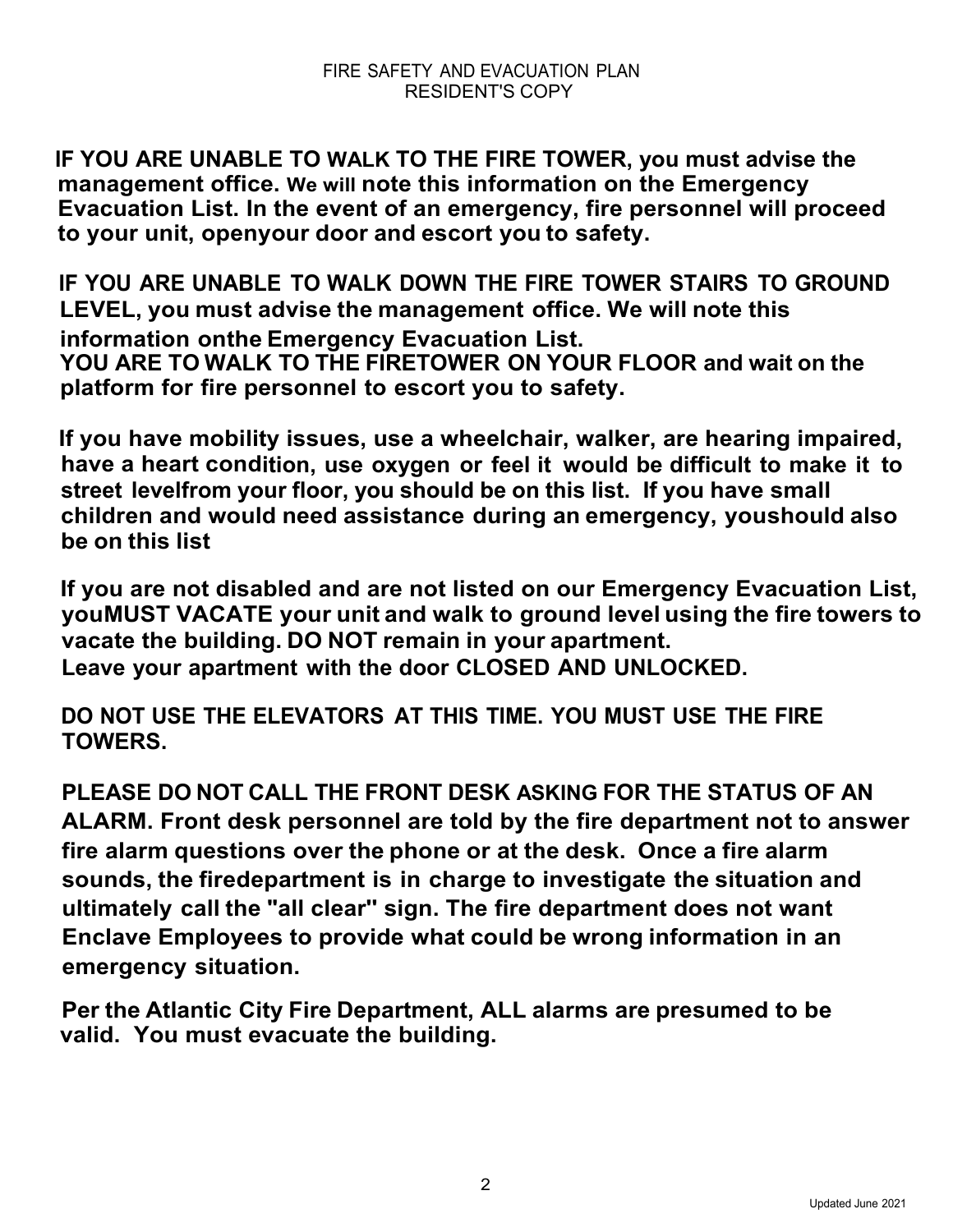**Once the Fire Department provides the "All Clear," re-entry into the building will be conducted in an orderly fashion. The fire department will broadcast the "All Clear'' via the speakers placed in each unit and throughout the building.**

**After the "All Clear" is broadcast, Enclave staff will walk each fire tower to makesure that anyone waiting knows the updated status and is helped safely back into their units.**

**Although the fire alarm will sound if dust enters a smoke detector causing afalse alarm, every alarm MUST be considered real until the fire department declares it otherwise.**

**For Your Information: If a common area smoke detector detects a problem, the alarm speaker in the condominium unit, the alarm speakers in the hallway, and the strobe lights in the hallway will be activated. The smoke detectors in your unit do not trigger the building's system.**

**Helpful Hint: If you burn toast, DO NOT open the door to the hallway. You mayset off the fire alarms throughout the building. Open your balcony glass doors instead.**

**There are two fire tower stairwells on every floor, one at either end of the hallway. During an alarm event, a mechanical fresh air system in the fire towers. will pump fresh air into the stairwells. This allows residents to use the fire towersafely while exiting. DO NOT hold the fire tower stairwell door open as smoke can enter the stairwell.**

**Should power be disrupted, emergency lighting is located throughout most common areas and the hallways.**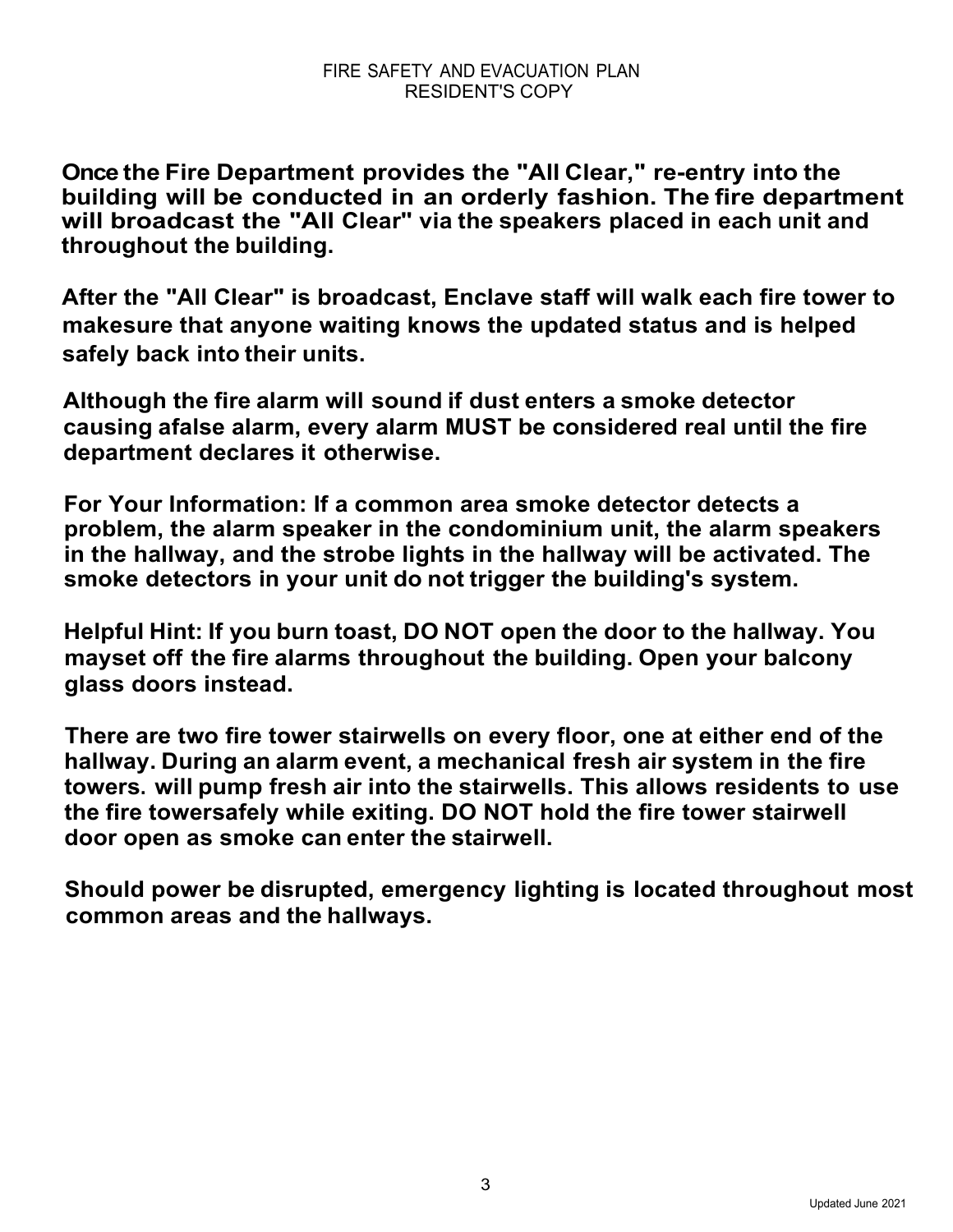# **MEANS OF REPORTING FIRES TO** THE **FIRE DEPARTMENT: CALL 911**

**Give the location of the fire:**

**The Enclave Condominiums 3851 Boardwalk Atlantic City, NJ**

**WHAT TO DO WHEN YOU HAVE A FIRE IN YOUR UNIT:**

- **Call 911 immediately.**
- **Give the location of the fire: The Enclave Condominiums 3851 Boardwalk Atlantic City, NJ**
- **DO NOT attempt to fight the fire before calling for help; you may be wastingprecious time which could be fatal.**
- **Leave your apartment with the door closed and unlocked.**
- **Pull the pull station in the hallway, located next to the fire tower stairwelldoor.**
- **Proceed to the fire tower and walk to ground level. If you have mobility issues and are on the Emergency Evacuation List, wait on the platform inside the fire tower for fire department assistance.**

 **AMBULANCES:** If an ambulance is expected, the Front Desk should be notified to prevent elevator delays in reaching the appropriate floor. However, it is the ultimate responsibility of the resident to notify the ambulance service or emergency operator oftheir name, address, and unit number.

## **Important Building Information**

| <b>Building Name:</b>     | The Enclave Condominiums                |
|---------------------------|-----------------------------------------|
| Address:                  | 3851 Boardwalk, Atlantic City, NJ 08401 |
| <b>Nearest Cross</b>      | <b>Lincoln Place</b>                    |
| Street:Telephone:         | 609-347-0400                            |
| <b>Front Desk:</b>        | <b>Extension 1</b>                      |
| <b>Management Office:</b> | Extension 2                             |
| <b>General Manager:</b>   | <b>Walter Broome</b>                    |
| <b>Office Contact:</b>    | 609-347-0400 ext. 2                     |
| <b>Main Entrance:</b>     | <b>Lincoln Place Porte Cochere</b>      |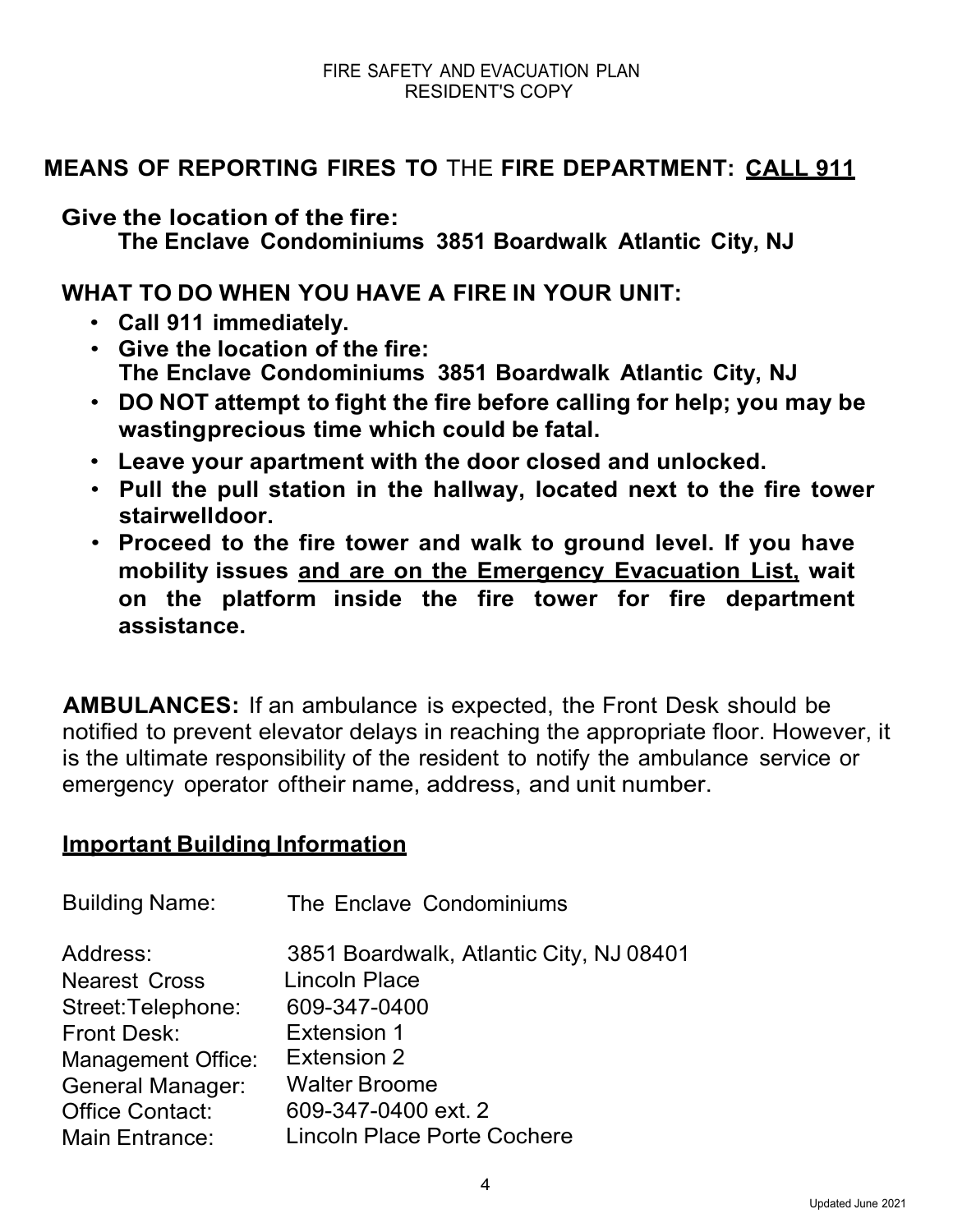#### FIRE SAFETY AND EVACUATION PLAN RESIDENT'S COPY

## **Emergency Egress or Escape Routes**

Residential Levels: Floors  $8 - 26$ Floors PH 1, PH 2: